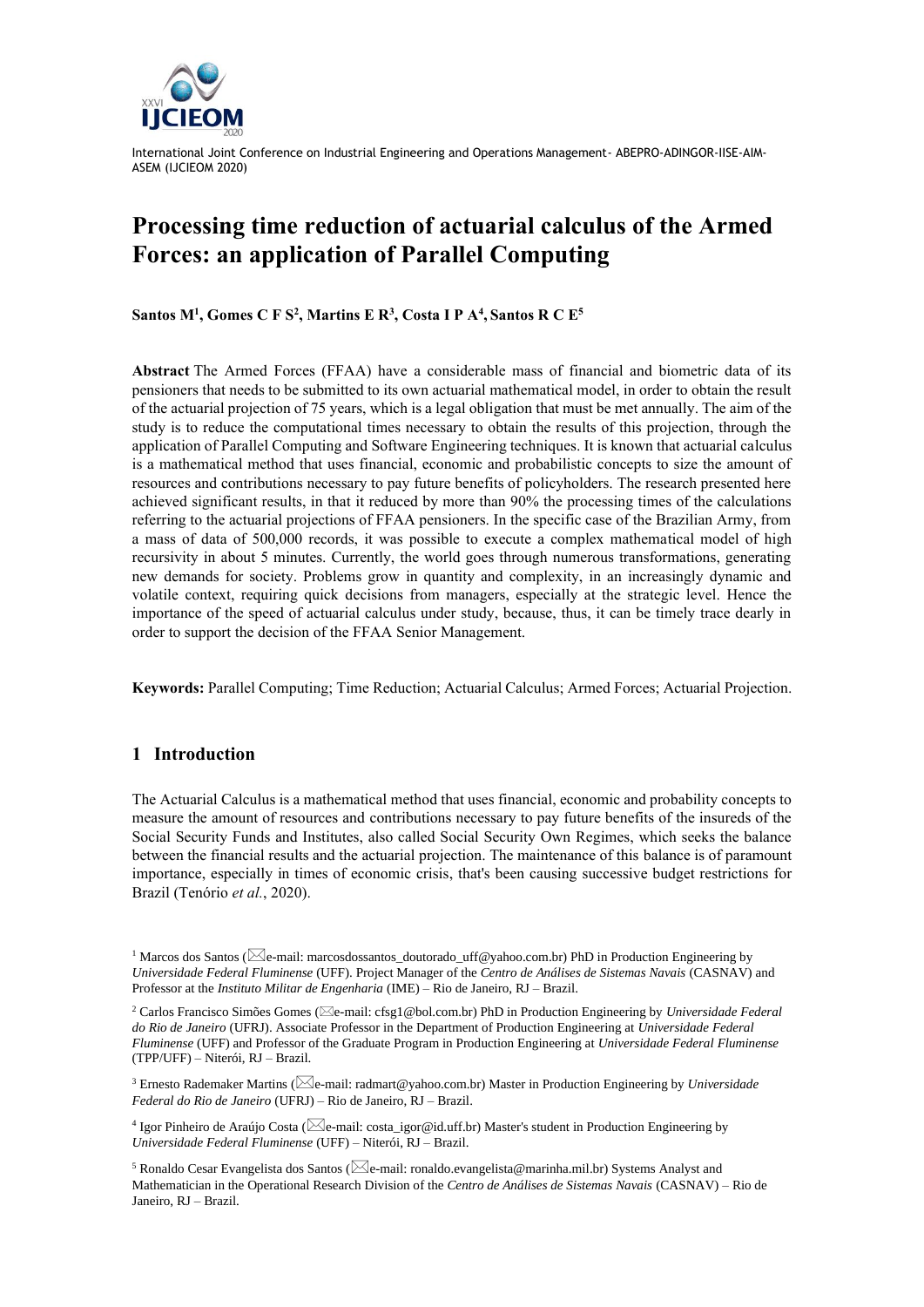

It is not a new discipline, which has emerged in recent centuries, but an unfolding of procedures performed since antiquity, which naturally took on a new feature with the works of Fermat and Pascal in France, De Witt in the Netherlands, Grauns and Halley in England, which advanced in the studies of probability and demographics related to human longevity (Dias and Santos, 2010).

The actuarial projections of income and expenses for a pension and pension entity are intended to quantify the estimated future costs of payment of benefits and the estimated future income from participant contributions. The projections are important for entities and governments to provision such monetary amounts for subsequent years, ensuring actuarial balance and reducing the risk of illiquidity. According to Conde (2005), when contributions are properly defined, planning tends to have a financial-actuarial equilibrium. In these cases, mathematical and/or logical models are necessary to support the decisionmaking process (Costa *et al.*, 2020; Santos *et al.*, 2015).

Pension and social security institutions project future costs and revenues over a 75-year time horizon, however, nothing prevents the projection from being calculated at 80 or 100 years. The main assumptions that impact on this actuarial calculation are: mortality table of invalids, table of mortality of invalids, table of disability, turnover rate, wage growth, rate of inflation and replacement of assets.

In Brazil, it is mandatory to carry out the annual actuarial projection of 75 years by state companies and/or their pension funds. Therefore, investments are needed in the development of technologies necessary to obtain results or the contracting of third-party services. In both situations, however, the use of traditional programming techniques, that is, without the use of parallel computing, even if the best practices of software engineering are used, leads to the production of results that, although of good accuracy, can still be improved in terms of computational performance.

## **2 Background**

In the development of the remuneration studies, the Ministry of Defense (MD) realized that the lack of detailed information on military payroll expenses was the major hindrance to negotiations with the Ministry of Planning, Budget and Management (MPBM) and, consequently, the major problem for the monitoring and evaluation of the financial impact of the proposed adjustments or of changes in the legislation in force. In order to reduce this deficiency and make it possible to monitor the effects of Provisional Measure (PM) nº 2.215 / 2001 (Brasil, 2001), SMIB was created.

Faced with the limitations of sequential computing, we opted for Parallel Computing, so that the results of the actuarial projections of the Armed Forces could be generated in an acceptable time, in order to support the Senior Administration of the Armed Forces in matters related to Pension Reform with the Government Federal.

In order to support the development and use of a computational application for the actuarial calculation, we sought knowledge in areas related to Parallel Computing, focusing on the creation of a computational environment capable of propitiating the actuarial projections in a timely manner. Parallel Computing is described by (Gottlieb and Almasi, 1989) as a kind of computing in which multiple calculations are performed in several parallel, rather than sequential, processing units. The idea here is to replace a large mass of processing in a single CPU by smaller processing in several CPUs, as shown in Fig. 1.



**Fig. 1.** Processing a problem through Parallel Computing. Source: Adapted from (Barney, 2010).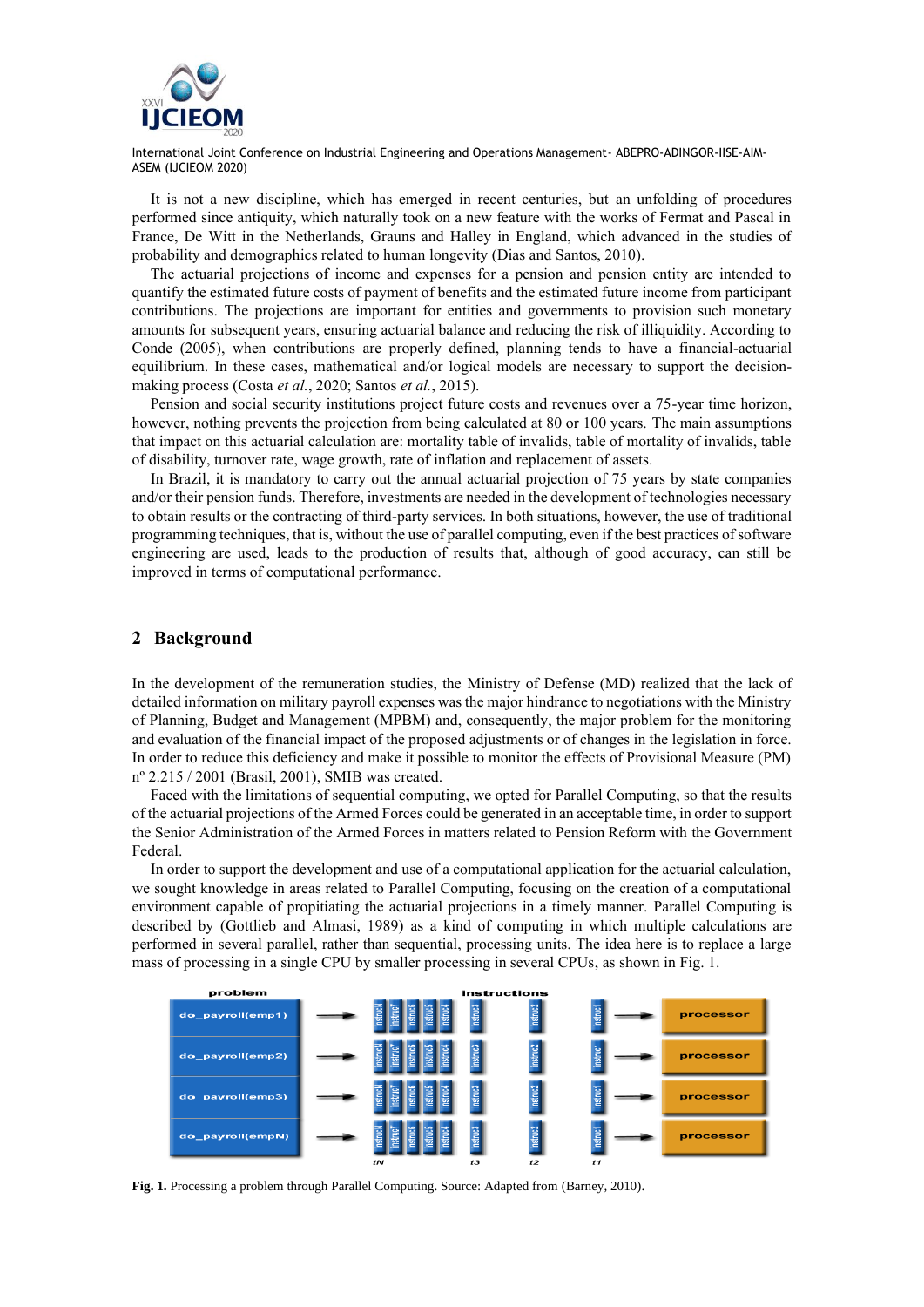

The adoption of a methodology that uses parallel computing resources in the development of an application to calculate actuarial projections can, by extrapolating the results achieved within the scope of the Armed Forces, considerably shorten the time needed to obtain results and reduce the costs of organizations with the contracting of third-party services.

## *2.1 Parallel Programming with C#*

Current architectures may contain two, four, six or more complex processing cores, and are very much employed in exploring parallelism at the instruction and thread level. In theory, such architectures could be extended to tens or even hundreds of cores in the future, but they run into two main obstacles: the difference between processor and memory speeds, known as memory walls, and excessive heat generation due to high frequencies necessary for the operation of such architectures (Hwang *et al.*, 2013).

Multi-core processors (color) have been on the market for many years and are currently available on most devices. However, many developers continue to do what they have always done: create programs that use a single stream of isolated sequential control inside a program called a thread. This means that not all processing power available on the machine is used. Most currently commercialized computers have a fourcore and four-core processor, or six-core and eight-core processors. By purchasing a computer with such features, users pay for extra processing power. However, by providing a program that uses a single thread, the developer does not allow the use of this extra processing capacity.

According to (Kirk, 2010) and (Golov and Rönnbäck, 2017), it is a simple task to achieve a ten-fold speed up when an application makes use of data parallelism. A computation is said to be parallel when a program runs on a multiprocessor machine in which all processors share access to available memory, i.e. the same address on different processors corresponds to the same memory location.

Multi-threaded processing is not new to experienced  $C \#$  developers, but it is not always easy to develop programs that use all the available processing power. In addition, the evolution of programming languages has facilitated the work of developers by simplifying the implementation of parallel programming. In order to advance the use of parallel programming, it is important to establish two important concepts: synchronous execution and asynchronous execution. A good insight into these two modes of execution is basic knowledge to improve the performance of your applications. When executing a synchronous operation, the program executes all the tasks in sequence. When firing the execution, each task will only be executed after the previous task ends.

When executing an operation in asynchronous mode, the program triggers the tasks, when necessary, and they are started and closed concomitantly to the execution of other tasks. As it induces image analysis, the same tasks running asynchronously will require a shorter execution time than when executed in a synchronous manner, for the simple fact that there is no need for one task to "wait" for another task to start. Waiting, in this case, would only be acceptable if there were a dependency relationship between the tasks, that is, if a task depended, for example, on a calculation that another task, still in execution, is producing.

From the previous paragraph it is possible to deduce that the use or not of the parallel programming should be evaluated by the developer. In some situations, its use can be quite beneficial by decreasing the execution times and producing the results. In other situations, however, its unbalanced use may even degrade application performance. Since the implementation of parallel programming with  $C \#$  requires the explicit insertion in the code of specific instructions of parallels, it is up to the developer to decide when and where to use such instructions.

The question may arise as to why many developers still choose to run synchronously if asynchronous execution takes less time. The answer to such a question is not simple. What can be said straight away is that with asynchronous programming, the developer has some new challenges:

• Synchronize tasks. Assuming that it is necessary to start a task only after the other two are finished. It can be necessary to create a wait mechanism to wait for all tasks to finish before performing the new task;

• Solve competition problems. If a shared resource exists, such as a list that is written to a task and read into another task, you would need to create a mechanism to ensure that the list is kept in a known state;

• Adapt to a new programming logic, since there is no logical sequence. Tasks can end at any time and you no longer have control of which ends first.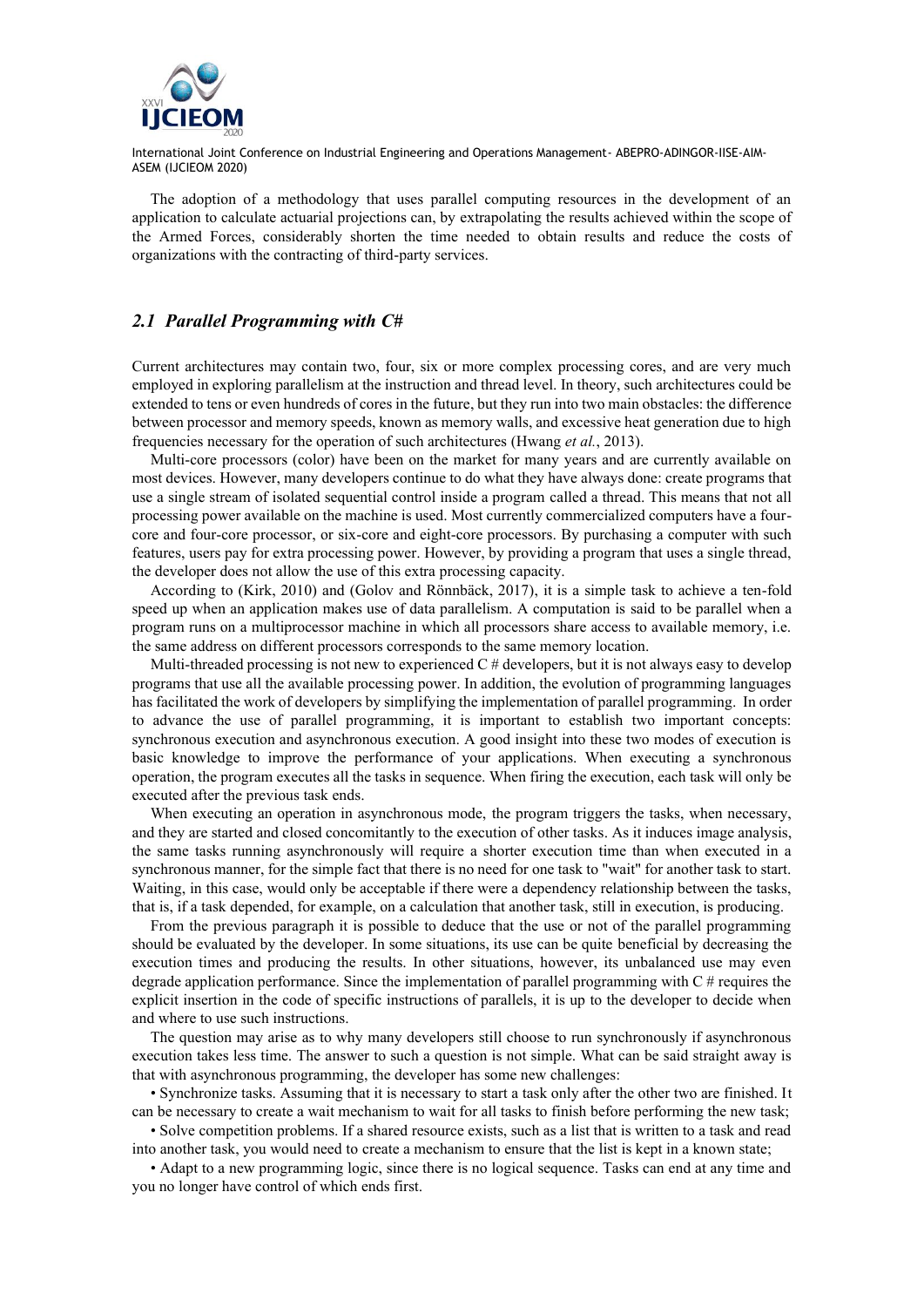

Asynchronous programming requires a paradigm shift on the part of the developer. Its adoption, however, has some advantages. One of the most significant is the non-crash of the user interface (UI), as the tasks can be executed in the background. Another advantage is the ability to use all the cores of the machine, making better use of its resources.

## *2.2 Asynchro Programming with Async and Await*

It is possible to avoid performance bottlenecks and improve the overall response of software using asynchronous programming. However, traditional techniques for writing asynchronous applications can be tricky, making it difficult to develop, debug, and maintain.

Asynchrony is essential for activities exposed to a potential block, such as when the application accesses the web. Access to a web resource is sometimes slow or subject to delays. If such activity is blocked within a synchronous process, the entire application will be on hold. In an asynchronous process, the application can continue to perform another task, which does not rely on the web resource, until the task exposed to a potential block ends.

Async and await, keywords in  $C \#$ , are the core of asynchronous programming. Using these two words, one can use the features of the .NET Framework or the Windows runtime to create an asynchronous method almost as easily as creating a synchronous method.

Fig. 2 shows part of an asynchronous routine. When using the async keyword, you can write your code the same way you write the synchronous code because the compiler takes care of all the complexity and frees the programmer to write program logic.

```
(no Taskvints AccessTheWebAsync()
HttpClient client = new HttpClient():
HttpClient client = new HttpClient();<br>Task<stringAsync("http://msdn.microsoft.com"<br>DoIndependentWork();<br>DoIndependentWork();<br>string urlContents = await getStringTask;<br>return urlContents.Length;
```
**Fig. 2.** Asynchronous Routine.

To use this routine, you should expect your return using the await keyword, as in the example: "string urlContents = await client.GetStringAsync ()". Following these guidelines, when the compiler encounters a method with the expression await, which marks the point at which the method cannot continue until the expected asynchronous operation completes, it starts running in the background and continues to run other tasks. When the routine is complete, execution returns on the instruction following the routine call.

C # language enhancements with the async and await keywords restore the sequential order of code while using system resources efficiently. There are still some relevant aspects to be observed, such as concurrency or task synchronization, but these are minor, compared to the work required to create a good program that uses parallel processing. Parallelism is to divide in order to multiple processors that work concurrently; parallelism computing tasks and accelerates the efficiency (Laili *et al.*, 2019). The use of the techniques described here helps a lot in the creation of programs that make use of parallel computing and that, therefore, better use the resources of the system.

## *2.3 Actuarial Premises*

In recent decades there has been significant growth in the amount of information stored in electronic formats. According (Szalay *et al.*, 2000), the amount of information in the world doubles every 20 months. This was provided by several factors, such as falling prices for storage and processing equipment, and advances in data capture and generation mechanisms, such as barcode readers, remote sensors, and space satellites.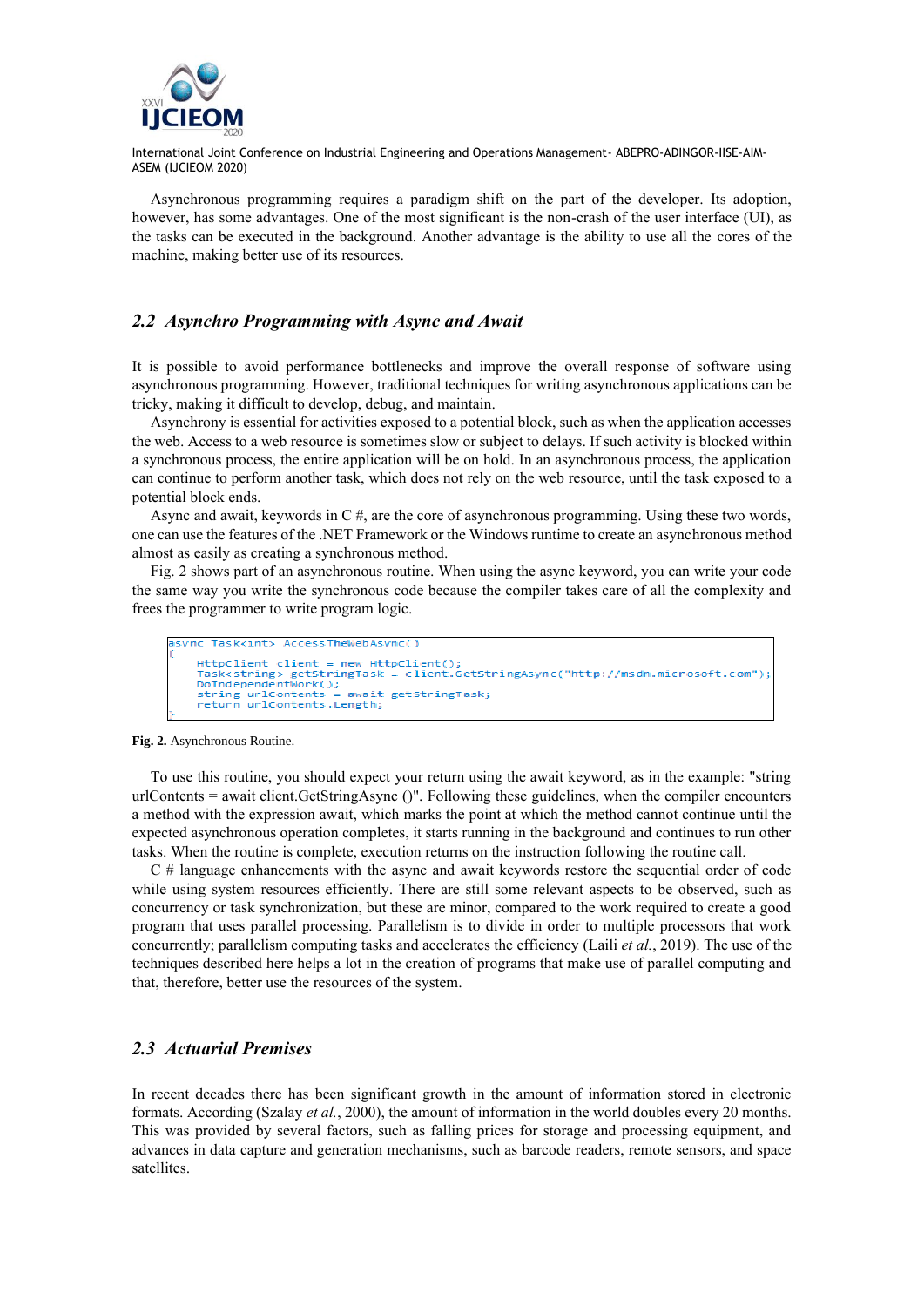

According to Piatetsky-Shapiro (1990), volumes of data, produced and stored on a large scale, are unfeasible to be read or analyzed by experts, using traditional methods such as spreadsheets and operational reports. On the other hand, it is known that large amounts of data equate to a greater information potential.

The spreadsheets constitute tools used on a large scale by actuarial sciences professionals. During the work of defining actuarial and financial premises, sometimes the actuary has the need to manipulate large volumes of data to produce basic knowledge about the population studied.

Actuarial and financial premises represent a formal set of estimates for events: biometric, financial, economic, demographic and social. The choice and use of actuarial premises uncompromised with the reality to which participants, sponsors and entities are submitted may lead to incorrect costs, causing deficit or technical overexposure, as well as underexposure to risks.

The use of more conservative assumptions can drive the initial costs higher, albeit with lower risks of rising costs. However, the adoption of less conservative assumptions should be made with the knowledge of the risk that they may not be confirmed, allowing for critical solvency problems in the future (Rodrigues, 2008).

The actuarial premises will always be criteria permeated by common sense, because excesses of safety margins are as burdensome as the excess risks that are intended to be assumed. Both lead to the inability to pay, either by a participant and/or sponsors, either from the pension entity itself or benefit plan. Due to the above, the indication emerges that spreadsheets may not, in some cases, be the ideal tool to be used by an actuary to define actuarial and financial premises.

## **3 Implementation of Parallel Loading of Databases**

In the actuarial study of the Armed Forces, the actuarial assumptions are obtained from a population superior to a million and a half of registries. In a scenario with a data volume of this magnitude, a Database Management System (DBMS) is an ideal tool for manipulating and storing the data involved, not only in the definition of the actuarial assumptions, but also for the realization of the actuarial calculation itself. Hence the study presented here has a considerable applicability, since it can be used in the actuarial calculation of any other institution.

A Database Management System (DBMS) is a set of programs that manage the structure of the database and control access to the stored data (Coronel and Peter, 2010). To some extent, the database resembles an electronic file with very well-organized content with the help of robust software, known as DBMS.

Although formally defined the DBMS does not have, in the scope of this work, the role of principal actor. Thus, regardless of the technical characteristics of the DBMS used, the use of C # and Parallel Computing techniques are enough to greatly reduce the computational effort involved in the actuarial calculation of the Brazilian Armed Forces.

Based on the concept that, in many cases, the actuarial assumptions are raised by observing a large mass of data and that a DBMS is shown as an ideal tool for the manipulation and storage of the same, it presents a practical application the use of parallel computing to insert records into a database. The first step is to create the table in the database where the data will be inserted. It should be noted that SQL syntax is compatible with Microsoft SQL Server 2008, but can be easily adapted to the standard used by other databases.

The Task Parallel Library (TPL) library supports data parallelism through the System.Threading.Tasks.Parallel class. This class provides parallel implementations based on for loop and foreach methods. Write the logic of a for or foreach parallel loop in the same way that you write a sequential loop. You do not have to create threads or work queues. In basic loops, there is no need to worry about locks. TPL handles all low level work.

When a parallel loop is executed, TPL partitions the data source so that the parts are operated in simultaneous loops. Internally, the task scheduler partitions the task based on the workload and system resources. When possible, the scheduler redistributes work between multiple threads and processors if the workload becomes unbalanced. In the construction of this example, a small database containing 81,000 (eighty-one thousand) records was used, with each record containing 15 (fifteen) fields. For purposes,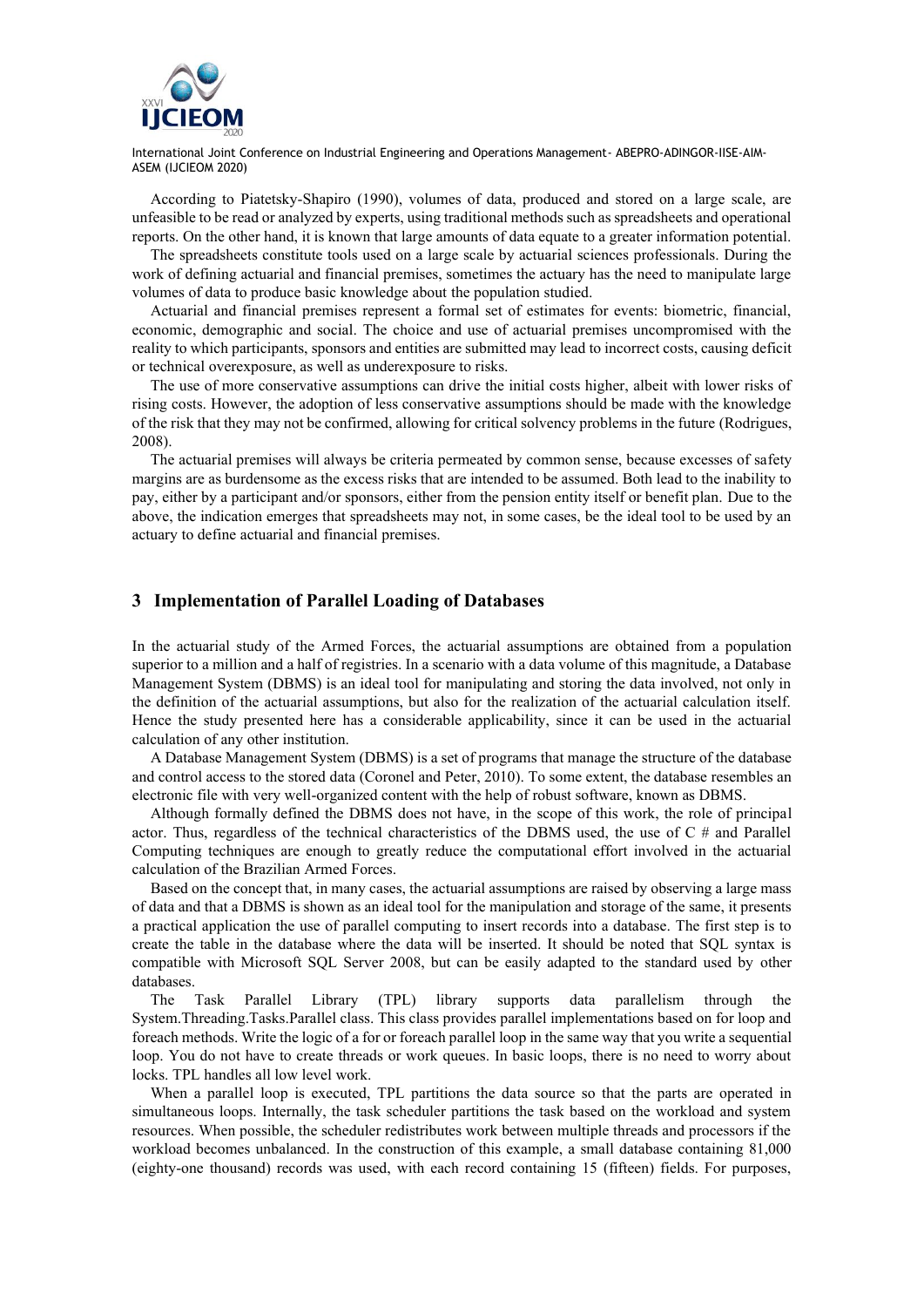

initially, merely illustrative, the application was endowed with an extremely simple interface, containing only two buttons: Sequential Test and Parallel Test.

Through the encodings coupled to each of these buttons, it is possible to verify and compare the computational effort when using the sequential approach and when using the parallel approach. Fig. 3 shows the encoding of the Sequential Test button, while Fig. 4 shows the encoding of the Parallel Test button.

|                            | wivate void button1 Click(object sender, EventArgs e)                                                                             |
|----------------------------|-----------------------------------------------------------------------------------------------------------------------------------|
| $t$ inicio = DateTime.Now: |                                                                                                                                   |
|                            | THilitarAtivoDAO vHilitarAtivoDAO = new THilitarAtivoDAO();                                                                       |
|                            | TListaMilitaresATIVOS vLista = new TListaMilitaresATIVOS();                                                                       |
|                            | $vLista = vHilttsrAtiv00A0. ListarHillitsresAtivos()$ ;                                                                           |
| // Versão sequencial       |                                                                                                                                   |
|                            | foreach (THilitarATIVO vHilitarATIVO in vLista)                                                                                   |
|                            | InserirMilitar(WHilitarATIVO);                                                                                                    |
|                            |                                                                                                                                   |
| t fim = DateTime.Now:      |                                                                                                                                   |
|                            | $t$ diference = $t$ fim. Subtract ( $t$ inicio);<br>HessageBox.Show(t diferenca.TotalSeconds.ToString("0.000000") + " segundos"); |
|                            |                                                                                                                                   |

**Fig. 3.** Coding of the sequential test button.

| private void button2 Click(object sender, EventArgs e)                        |
|-------------------------------------------------------------------------------|
| $t$ inicio = DateTime.Now:                                                    |
| THilitarAtivoDAO vMilitarAtivoDAO = new TMilitarAtivoDAO();                   |
| TListaMilitanes ATIVOS vLista = new TListaMilitanes ATIVOS();                 |
| vLista = vMilitarAtivoDAD.ListarMilitaresAtivos();                            |
| // Versão Paralela                                                            |
| Parallel.ForEach(vLista, vMilitarATIVO => InserirMilitar(vMilitarATIVO));     |
| $t$ fin = DateTime.Now;                                                       |
| t diferenca = t fim. Subtract (t inicio);                                     |
| HessageBox.Show(t diferenca.TotalSeconds.ToString("0.000000") + " segundos"); |

**Fig. 4.** Coding of the parallel test button.

Clicking the Sequential Test and Parallel Test buttons (at different times) produces the results shown in Fig. 5, respectively. The simple observation of the results shows that the change made in programming with the use of parallel programming was enough to decrease from 34.27s to 14.80s the time required to insert the 81,000 records of the example in question in the database, no matter what this database is.

| $\!imes$<br>Carga sequencial | Carga paralela     |
|------------------------------|--------------------|
| 34,275469 segundos           | 14,805078 segundos |
|                              |                    |

**Fig. 5.** Processing time on each load.

The practical application was developed and executed in a relatively simple machine with only 8 GB of RAM and an Intel® Core ™ i3-4150 Processor (3M Cache, 3.50 GHz), with 2 cores and 4 threads.

#### **4 Results**

The work developed focused on optimizing the computational application of the actuarial calculation for the production of the actuarial projections of the pensioners of the Armed Forces. In this sense, any and all access to the hard disk (HD) was eliminated during the execution of the calculations.

In order to achieve this, a technique has been developed which loads all the data necessary for the calculations into the computer memory as soon as the application is started. During the application load the data is read from the respective database tables and is generated from SQL queries, and persisted in structures (arrays) in memory. Once loaded, the data is only read in these structures until the application is closed, which makes the data reading and writing processes very fast.

This technique proved to be efficient, due to the fact that the HD is much slower than RAM. While a DDR4-2400MHZ (1606R) module communicates with the processor at a theoretical speed of 4200 MB / s,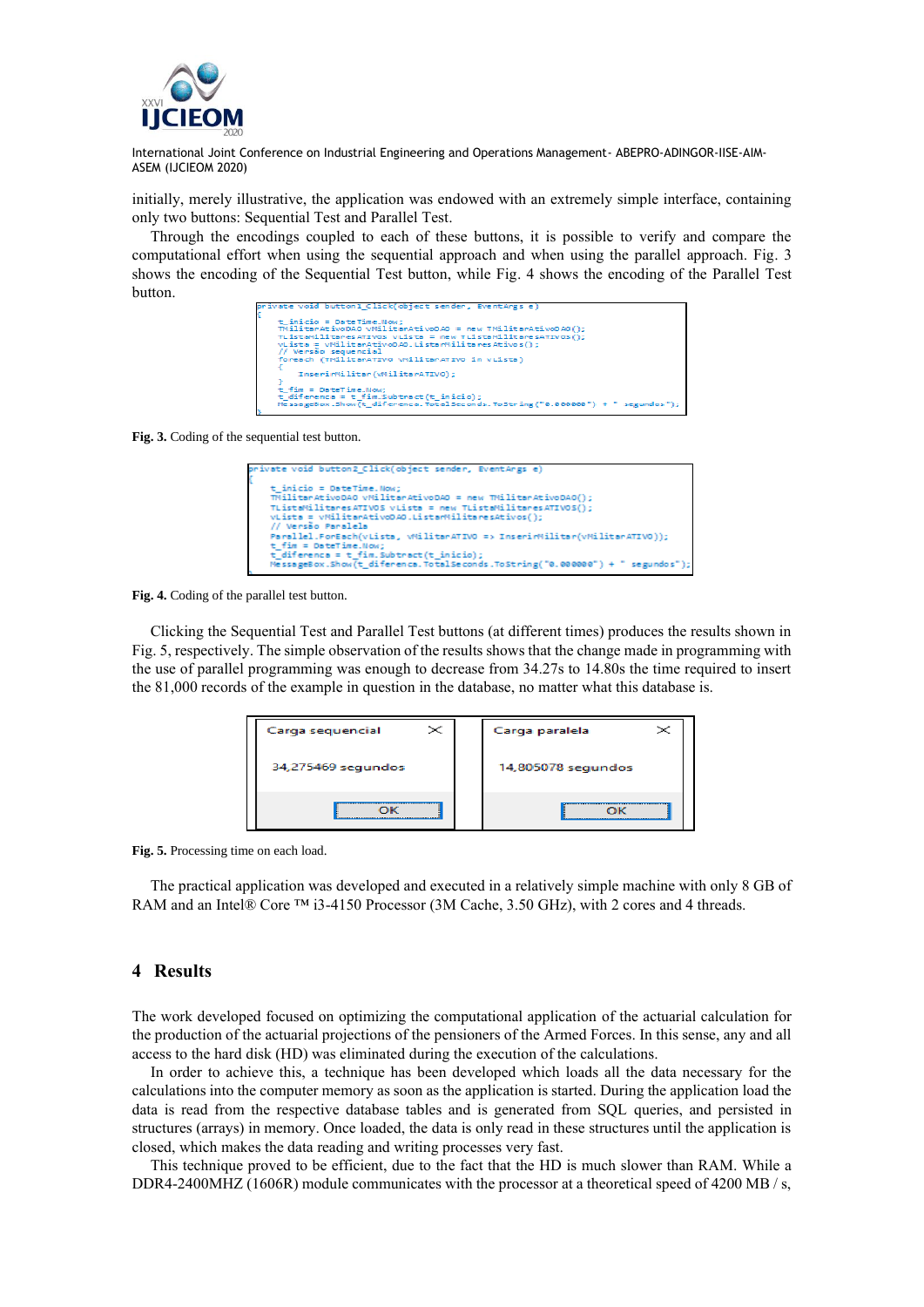

the sequential read speed of the current HDs hardly exceeds the 233 MB / s mark. In addition to this, the HD access time, ie the time required to locate the information and initiate the transfer, is considerably higher than that of the RAM.

While memory is spoken at access times of less than ten nanoseconds, most HDs work with access times greater than ten milliseconds. This causes the HD performance to be much lower when reading small files scattered around the disk (as is the case with virtual memory). In many situations, the HD gets to the point of not being able to handle more than two or three hundred requests per second. From the foregoing, it can be understood that once the loaded memory arrays already allow their data to be accessed at high speeds, compared to the speeds of access to the hard disk. And when the data access methods of such structures are developed using parallel programming techniques, the time required to produce the results is considerably reduced.

In the example in Fig. 6, vList is a structure that contains all active military loaded from the database when the application was started, being used as data source and traversed by the parallel loop. An implementation is therefore available that accesses data structures, in this case a data repository, in memory using parallel programming techniques.

Abordagem Paralela Parallel.ForEach(vLista, vMilitarATIVO => InserirMilitar(vMilitarATIVO));

**Fig. 6.** Processing time on each load.

Table 1 shows the time required for the production of results by the application of the actuarial calculation in two versions. The first version, "Previous Version" does not contemplate any of the techniques, patterns or features presented in this chapter. The second version, called "Refactored Version", is the final product of the work presented here. In addition, it shows that in all groups analyzed, there was a significant reduction in the time needed to produce the results of the actuarial calculation, notably in the Actuarial Calculation of Present Value.

The data are presented in three distinct groups, these groups being notably those that require longer processing time, and whose results are of interest to the study under study.

| <b>Process</b>                                      | <b>Previous version</b><br>[Approximate]<br><b>HH:MM:SS</b> | <b>Refactored Version</b><br>[Approximate]<br><b>HH:MM:SS</b> | <b>Time Reduction</b><br>(%) |
|-----------------------------------------------------|-------------------------------------------------------------|---------------------------------------------------------------|------------------------------|
| Importing databases.                                | 04:00:00                                                    | 00:08:00                                                      | 96.7%                        |
| Actuarial calculation<br>of Present value           | 23:00:00                                                    | 00:07:00                                                      | 99.5%                        |
| Actuarial projection<br>with a term of 75<br>vears. | 16:00:00                                                    | 00:05:00                                                      | 99.5%                        |
| TOTAL TIME                                          | 43:00:00                                                    | 00:20:00                                                      | $99.2\%$                     |

**Table 1.** Comparison of processing times.

In this context, the use of Parallel Computing techniques and resources proved to be a solution to reduce the computational effort, allowing the use of all the available processing capacity in the computers.

## **5 Final Considerations**

The world goes through many transformations, generating new demands for society. The problems grow in quantity and complexity, in an increasingly dynamic and volatile context, requiring rapid decisions by managers, especially at a strategic level. Hence the importance of the quickness of the actuarial calculation of pensioners of the Armed Forces, since, in this way, it is possible to quickly trace numerous scenarios in